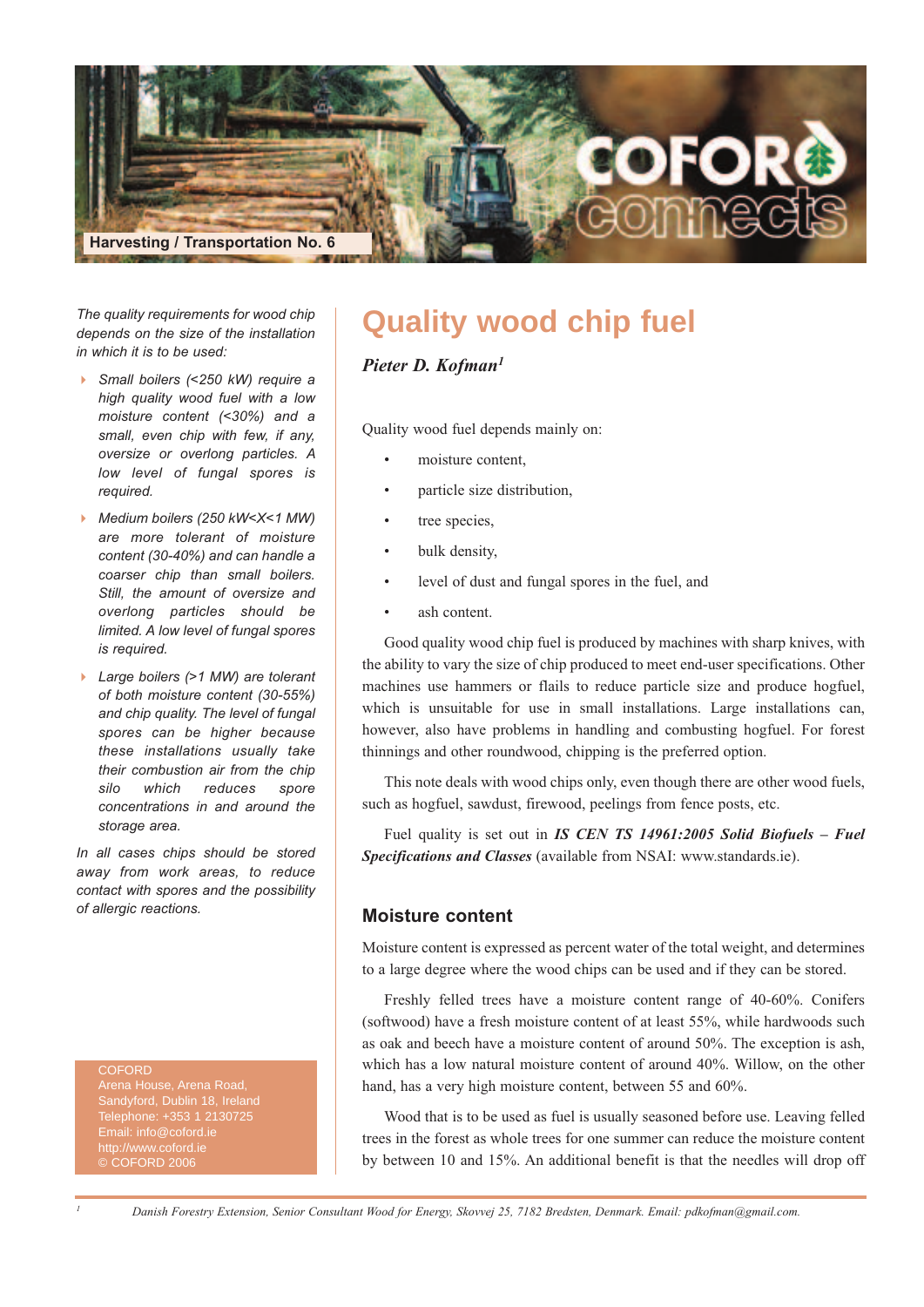which reduces corrosion risk in the boiler and retains nutrients in the forest. Moisture contents of around 30% can be achieved for wood stored as roundwood in a covered pile at the roadside or in a yard.

Given time, natural drying can reduce moisture content levels to a minimum of about 20%. If lower moisture content is required, this can be achieved through artificial drying by ventilation with warm air or dry steam.

The required moisture content depends largely on the size of the installation that is going to burn the chips.

For small installations, i.e. for single households or similar buildings up to 250 kW, dry chips are needed with a maximum of 30% moisture content. For slightly larger installations such as heating boilers in hotels and other large buildings - up to 500 kW - chips with a moisture content of up to 40% can be used. Large installations such as power plants of over 1 MW are usually not very demanding on moisture content with a consistent moisture content being more important than the actual level - boilers are usually adjusted to a certain moisture content and have to be readjusted if the moisture content in the fuel changes significantly.

For all installations, a drier fuel will result in better efficiency of the boiler. Before wood can burn, the moisture has to be evaporated. In large installations, the evaporated moisture can be condensed again and the evaporation heat regained by cooling the flue gas. This process is generally too expensive for small installations.

When wood chips are stored, even for a short period, a process of biological degradation starts immediately. Moisture and nutrients are essential ingredients for degradation of wood: the wetter the chips and the more nutrients they contain, the faster the degradation. The byproducts of degradation are heat, water and carbon dioxide, and dry matter will be lost. Chips from freshly felled conifers will heat up very rapidly to 70-80°C. Rarely, however, will this lead to spontaneous combustion. For that to happen, very large piles of chips, over 12 m high, and very large volumes are needed.

For storage of chips, the ideal moisture content should be below 30%. In such chip stacks, the biological activity will be minimal. Biological activity will increase with increasing moisture content. Chips of up to 40% moisture content can be stored for a short period - up to a few months - while chips over 40% moisture should be burned straight away.

Chips of freshly felled conifers, with needles, will lose up to 2-3% dry matter per month of storage, while losses in dry wood chip are minimal.

#### **Particle size**

The particle size distribution of wood chips depends on the type of chipper, the setting of the knives and the level of maintenance of the machine. To establish the particle size distribution of wood chips, they are sieved through a range of sieve sizes. The amount retained on each screen is divided by the total weight of the sample to give a percentage.

The IS CEN standard classifies chips as P16, P45, P63 and P100; these require that 80% of all particles in a sample can fall through a screen with the indicated gap size. However, tests have shown that the classes do not cover the correct size spectrum and a revision of this part of the standard is being considered. Generally speaking, however, the smaller the boiler the smaller the size of chip.

For the layman, a simpler measure is the nominal size of the chip. If one selects several particles, one can easily see how they have been cut. The width of the cut is the nominal size of the chip, which relates directly to the setting of the knives of the chipper. In Figure 1, a chip with a small nominal size is shown next to one with a large size. Figure 2 illustrates the various measurements and dimensions of chips.



Figure 1: The nominal size of a small and a large chip particle.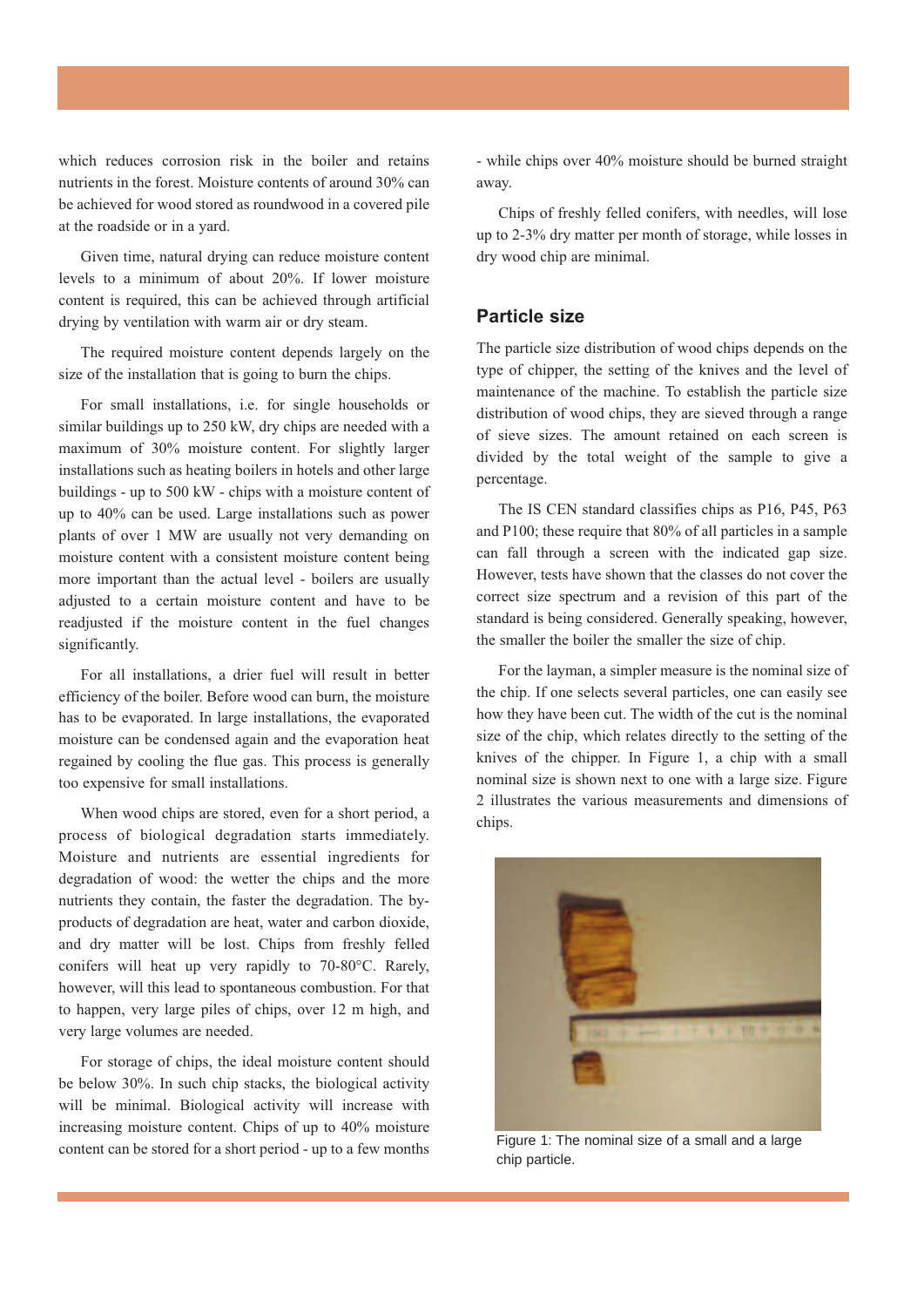

Figure 2: Measurement of wood chips.

For small boilers (<250 kW) a nominal size of 8-15 mm is required. The amount of oversize particles should be restricted, which means avoiding lumpy chips or overlong particles (longer than 10 cm). Oversize or overlong particles can clog the auger feeding the boiler. In the worst case scenario the safety pin on the auger might shear.

For medium boilers  $(250 \text{ kW} \le X \le 1 \text{ MW})$  a nominal size of 8 to 25 mm can be used. The demands on the amount of oversize and overlong chips are not as stringent as for the small boilers. The augers feeding this type of boiler are much larger and more robust than for the small boilers. Too many overlong particles will, however, increase the tendency of the fuel to bridge over openings, which might cause the boiler to stop because of a lack of fuel.

For large boilers (>1 MW) a large nominal size of 25 to 35 mm is usually required. There are hardly any restrictions on oversize or overlong particles, because this type of boiler is usually fed by a crane into a hopper and from the hopper by hydraulic ram into the boiler. Even though the requirements are low, too many overlong particles might get the fuel to bridge over the infeed hopper and thus cause the boiler to stop because of a lack of fuel.

#### **Chipping machines**

There are two main types of machine: disc or drum chippers. Usually disc chippers deliver a more homogenous

chip. The knives of the machine as well as the anvil should be well maintained. If a knife becomes blunt, the amount of fines increases, as well as the amount of overlong particles and the general shape of the chips becomes less well defined.

#### **Tree species**

Tree species has an influence on the quality of fuel. Many hardwoods such as oak, beech, ash and sycamore have stiff branches which will give overlong particles in the fuel. Small birch trees have pliable branches, which will give many thin overlong particles.

The bulk density of hardwood chip is much higher than softwood. This means that a smaller volume of hardwood chip needs to be fed into the boiler to get the same amount of energy as for softwood. However, on a unit dry weight basis, the amount of energy is almost equal for all trees. Ash chip has a much lower moisture content than chip from other hardwood species, especially when comparing freshly harvested material.

## **Bulk density**

The wet bulk density (the same thing as bulk density received) of chip is expressed as the weight per unit volume of chip, usually in kg per  $m<sup>3</sup>$  loose volume. Typically for